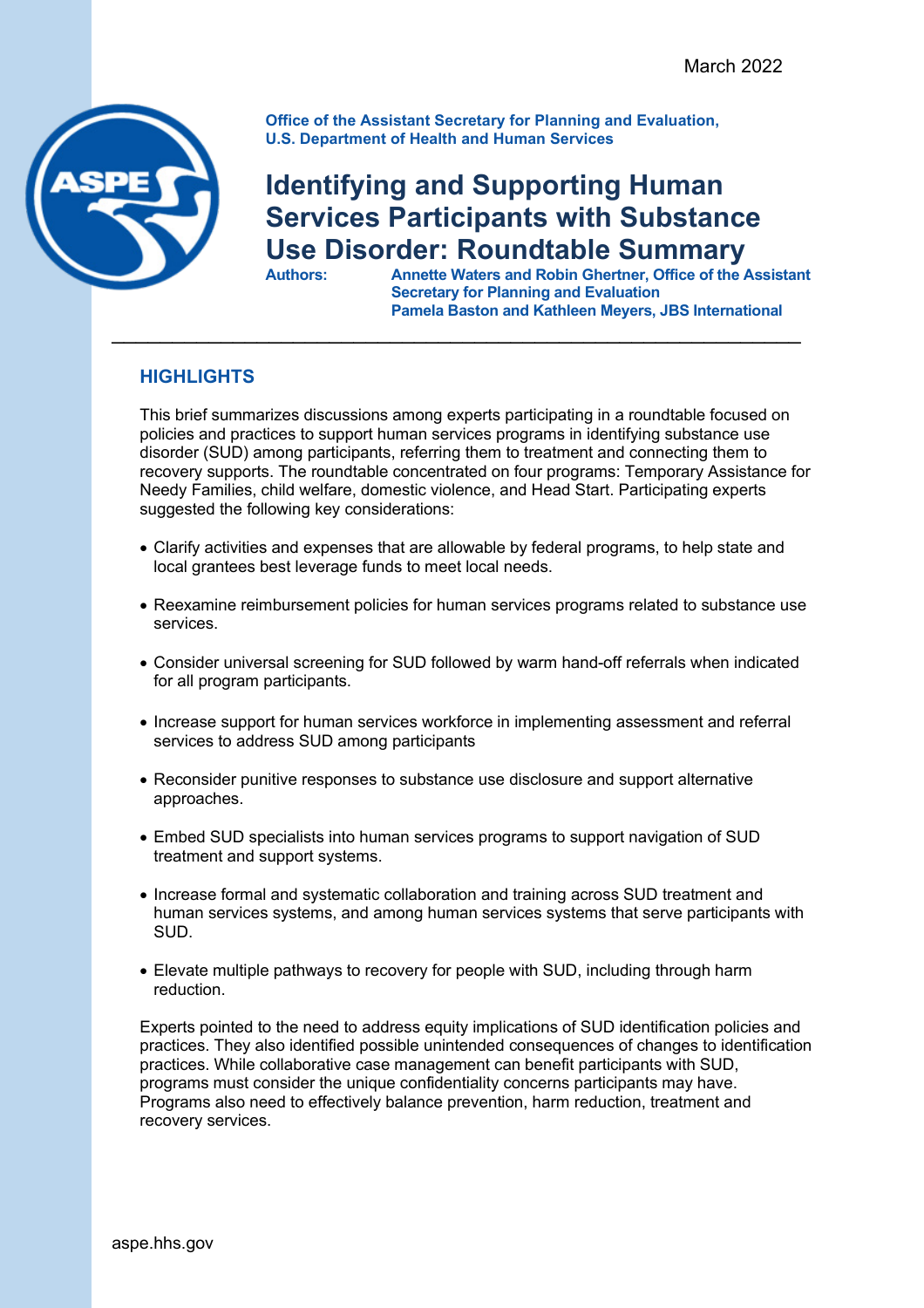## **Introduction**

Despite new public and private initiatives to combat the substance use overdose crisis, drug overdose deaths reached a record high in the first half of 2021, with more than 98,000 lives between June 2020 and June 202[1](#page-1-0).<sup>1</sup> Although much attention has been paid to fatal opioid overdoses—which have continued to climb—stimulant-related overdoses have also increased nationwide, indicating a stage of the overdose crisis characterized by polysubstance use.<sup>[2](#page-1-1),[3](#page-1-2)</sup> The consequences associated with substance use disorders (SUDs) increase the odds that a person and their family will interact with various human services programs. These same challenges also impede participants' ability to meet human services program requirements and goals, such as maintaining healthy relationships, acquiring and retaining employment, achieving self-sufficiency, promoting child school readiness and success, and sustaining child and family well-being.

Human services programs can play an important role in the four key areas highlighted by the HHS Overdose Prevention Strategy, including primary prevention, harm reduction, evidence-based treatment, and recovery support.<sup>[4](#page-1-3)</sup> In addition, human services can help address the consequences substance use has on child and family outcomes. For example, child welfare and domestic violence services might screen for substance use as part of investigations, and have the opportunity to refer people to treatment. Early care and education programs such as Head Start might identify potential parental SUD when working with children and screening for general family needs. Such programs often work to build strong and trusting relationships with parents that encourage proactively identifying needs and connecting parents with treatment options. Economic support programs that include employment services, such as Temporary Assistance for Needy Families (TANF), might identify SUD as a barrier to employment and economic stability, and subsequently have the opportunity to connect participants with treatment resources.

Despite being positioned to support participants with SUD, many programs are not well-equipped to do so. For example, previous Office of the Assistant Secretary for Planning and Evaluation (ASPE) research has found that child welfare agencies might misunderstand and be reluctant to support specific types of SUD treatment (in particular, medication for opioid use disorder), and that objectives and timelines for child welfare systems are not well aligned with those of SUD treatment providers.<sup>[5](#page-1-4)</sup> ASPE research has also found child support programs do not systematically identify parents with SUD, and do not have systems to address SUD when identified. $6$  Increased capacity among human services programs to quickly identify SUDs, refer clients to appropriate substance use services, and collaborate with other systems can not only help clients and programs meet their goals and focus on whole-person health and well-being but also reduce the consequences associated with substance use nationally.

<span id="page-1-0"></span><sup>1</sup> U.S. Department of Health and Human Services, Centers for Diseases Control and Prevention. "Provisional Drug Overdose Death Counts." 2021. Available at [https://www.cdc.gov/nchs/nvss/vsrr/drug-](https://www.cdc.gov/nchs/nvss/vsrr/drug-overdose-data.htm)<u>overdose-data.htm</u>.

<span id="page-1-1"></span> $^2$  U.S. Department of Health and Human Services, Office of the Assistant Secretary for Planning and Evaluation. "State and Community Efforts to Address Stimulant Use." Washington, DC: Office of the Assistant Secretary for Planning and Evaluation, May 2021. Available at [https://aspe.hhs.gov/sites/default/files/private/aspe](https://aspe.hhs.gov/sites/default/files/private/aspe-files/265576/stimuse.pdf)[files/265576/stimuse.pdf.](https://aspe.hhs.gov/sites/default/files/private/aspe-files/265576/stimuse.pdf)

<span id="page-1-2"></span><sup>&</sup>lt;sup>3</sup> Ciccarone, D. "The Rise of Illicit Fentanyls, Stimulants and the Fourth Wave of the Opioid Overdose<br>Crisis." Current Opinion in Psychiatry, vol. 34, no. 4, 2021, pp. 344–350. doi:10.1097/YCO.000000000000717. 4 See the HHS Overdose Prevention Strategy [f](https://www.hhs.gov/overdose-prevention/)or more details.<br>5 Radel, Laura, Melinda Baldwin, Gilbert Crouse, Robin Ghertner, and Annette Waters. "Medication-Assisted

<span id="page-1-4"></span><span id="page-1-3"></span>Treatment for Opioid Use Disorder in the Child Welfare Context: Challenges and Opportunities." Washington, DC: Office of the Assistant Secretary for Planning and Evaluation, 2018. Available at https://aspe.hhs.gov/sites/default/files/migrated legacy files//185086/MATChildWelfare.pdf

<span id="page-1-5"></span><sup>6</sup> Antelo, Lauren, and Annette Waters. "Illicit Substance Use and Child Support: An Exploratory Study." Washington, DC: Office of the Assistant Secretary for Planning and Evaluation, June 2019. Available at [https://www.aspe.hhs.gov/sites/default/files/migrated\\_legacy\\_files//190071/ChildSupportSubstanceUseNoncusto](https://www.aspe.hhs.gov/sites/default/files/migrated_legacy_files/190071/ChildSupportSubstanceUseNoncustodialFathers.pdf?_ga=2.64519016.655201248.1635446273-584080800.1620669690) [dialFathers.pdf?\\_ga=2.64519016.655201248.1635446273-584080800.1620669690.](https://www.aspe.hhs.gov/sites/default/files/migrated_legacy_files/190071/ChildSupportSubstanceUseNoncustodialFathers.pdf?_ga=2.64519016.655201248.1635446273-584080800.1620669690)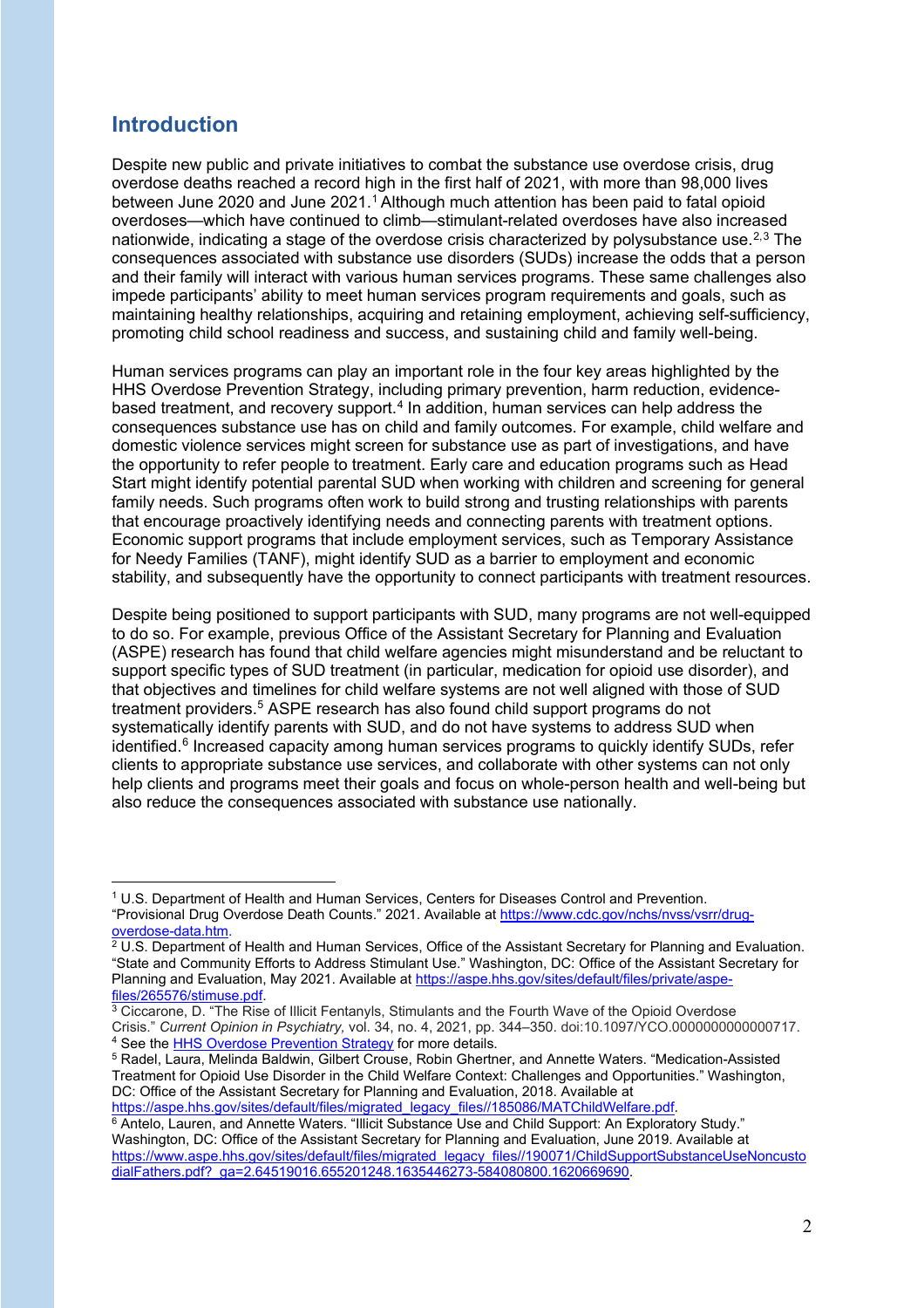To address these issues, ASPE partnered with JBS International to hold an expert roundtable with the following goals:

- Identify promising strategies to conduct SUD identification and treatment referrals within the unique circumstances of four human services programs: TANF, child welfare, domestic violence, and Head Start.
- Identify the policy levers the U.S. Department of Health and Human Services (HHS) can use to increase effective and appropriate SUD identification and referral to treatment and supportive services within state and local human services agencies and programs.

HHS aims to identify promising practices and policy options that effectively identify SUDs in clients and highlight processes that support referral and engagement in SUD treatment, behavioral health services, and human services. This work compliments parallel practices that are based in health and behavioral health systems and will aid human services programs in meeting their objectives for child and family stability, maintaining stable housing, and gaining and maintaining employment.

Experts discussed strategies and solutions during a two-day virtual panel, hosted September 21 to 22, 2021. The convening included a diverse group of direct services providers, program directors, researchers, agency leaders, and national policy experts from around the nation.

This document summarizes promising human service strategies and the discussion among these experts during the roundtable. We also detail participants' suggestions for policy and practice, informing researchers, policymakers, funders, practitioners, and other stakeholders about directions for improvement. The views and strategies arising from the panel do not necessarily represent positions or perspectives of HHS or ASPE and should not be taken as such. In a companion brief to this summary, we summarize an environmental scan and series of expert interviews that provide background to the roundtable.

# **Roundtable Approach**

#### **Expert panelist recruitment.**

Expert panelists for the roundtable were recruited based on recommendations from the people interviewed as part of an environmental scan that framed the issues addressed in the roundtable. This snowball and purposive sampling process resulted in a list of more than 40 recommended participants. We selected 20 expert panelists based on their extensive knowledge in SUD identification, understanding of human services programs, and success at referring clients to treatment and human services. Expert panelists were national, state, or local experts in their respective program areas and had extensive experience serving human services clients with SUDs. In addition, grantees of the Comprehensive Opioid, Stimulant, and Substance Abuse Program, funded by the Department of Justice's Office of Victims of Crime (OVC), were also represented as expert panelists. JBS International was the training and technical assistance provider to OVC's grant cluster Enhancing Community Responses to the Opioid Crisis: Serving Our Youngest Crime Victims, and supported access to OVC grantees and subject matter experts who participated in the convening. Finally, experts from the substance use treatment system also participated in the convening.

#### **Meeting format.**

During the two-day virtual convening, expert panelists gathered from a range of programs or agencies that provide services related to child welfare, domestic violence, Head Start, and TANF programs. The panelists collaborated to identify practice and policy strategies to mitigate the impact of SUDs on service systems and on the clients they support.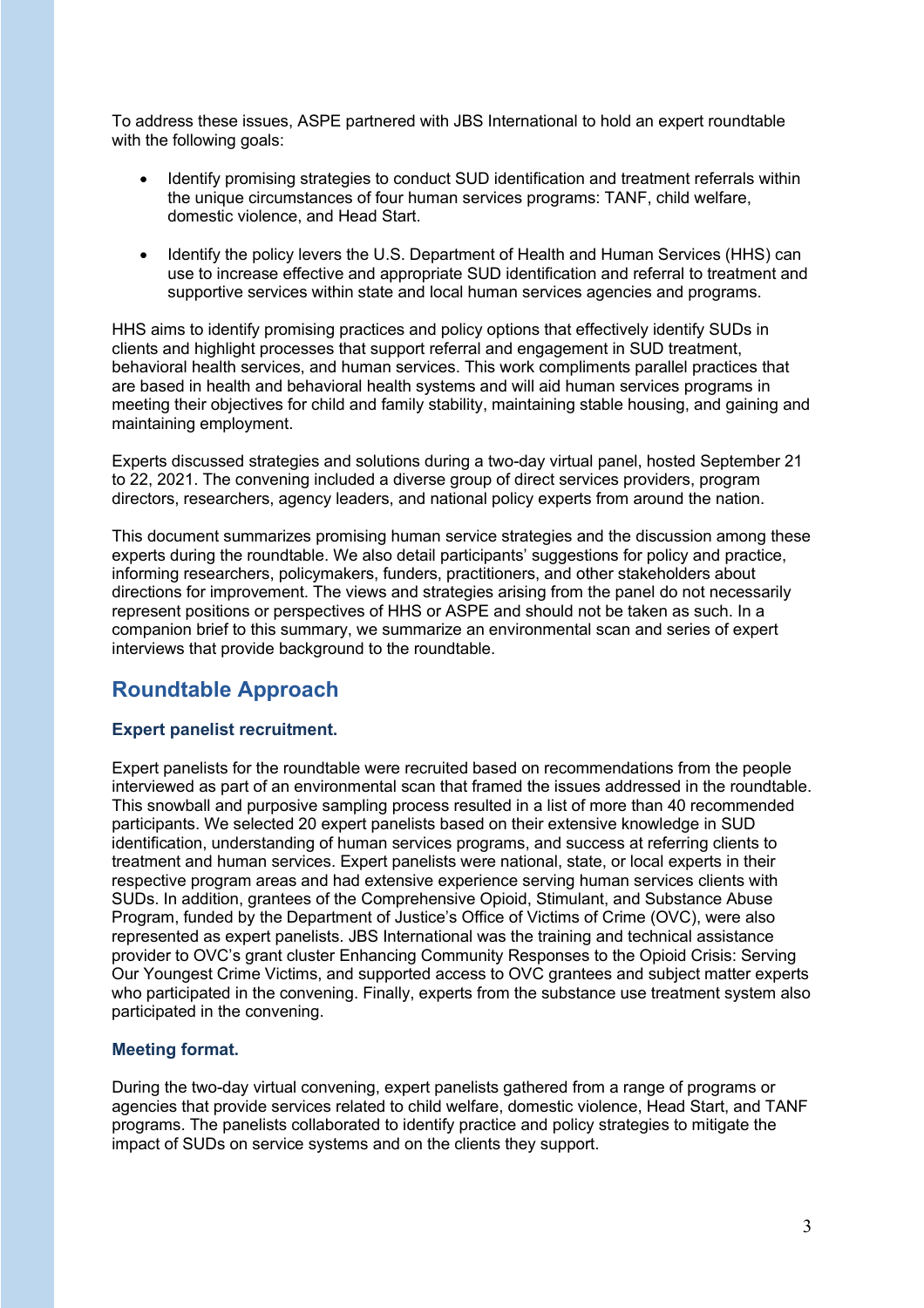Experts participated in a series of discussions using a World Café design. In this design, participants are grouped by subject matter expertise, and circulated through virtual meeting rooms covering different topics, each with an assigned facilitator and notetaker. The four main topics of the World Café discussions were (1) best practices in SUD identification and referral in the context of human services programs, (2) service identification and integration, (3) financial resources, and (4) policy and practice adaptations. The World Café encompassed a general introduction to a topic (for example, best practices in SUD identification and referral), followed by a structured round of conversations focused on various aspects of the topic area. Facilitators rotated through each round to exchange diverse perspectives on the given topics and to identify potential solutions to ongoing challenges. Expert panelists carried key ideas, themes, solutions, and questions with them as they were exposed to information from previous rounds.

Throughout the convening, experts from the substance use treatment system were invited to reflect on the outcomes of the discussions from the perspective of their field. This component ensured that expert findings and suggested strategies remained grounded in the constraints, opportunities, and observations from the substance use treatment field.

The detailed meeting agenda can be found in Appendix B, and the list of participants can be found in Appendix C.

# **Considerations Suggested by Participating Experts**

This section describes the eight major considerations raised by experts in the roundtable. Experts from the four program areas generally agreed on many points, though there were important differences across the program areas. Not all areas placed the same priority on considerations. See Appendix A for a table indicating which considerations were particularly emphasized for each program area.

#### **Identify how jurisdictions can combine federal funding streams to support SUD identification, treatment, and referral activities to meet local needs.**

Federal funding streams and requirements for health and human services programs are complex, and it takes time and training for staff at the state, tribal, and local levels to fully understand them. Expert panelists noted that developing and implementing successful innovations require program staff to acquire a detailed understanding of what is and is not permissible within a given program area or funding stream. In the absence of a solid understanding of funding uses, staff might be more inclined to stick to the status quo. As a result, panelists believed that some programs implemented at the state and local levels and in tribes do not fully take advantage of the flexibility the federal government allows. This is particularly the case for longstanding programs such as TANF, where panelists expressed that states do not always take full advantage of how funds can be used to support SUD-related activities.

#### **Box 1. Kentucky's Targeted Assessment Program (TAP)**

TAP began as a partnership between the Kentucky Cabinet for Health and Family Services, Department for Community Based Services (DCBS), and the University of Kentucky Center on Drug and Alcohol Research. In fiscal year 2019, TAP was expanded in selected, high-risk counties impacted by the opioid epidemic to include the TAP Opioid Use Disorder Project, through a State Opioid Response Grant, with funding from the Substance Abuse and Mental Health Services Administration. The TAP model identifies substance use and other barriers and helps TANF recipients and TANF-eligible parents engage in treatment. The TAP Opioid Use Disorder Project colocates 15 Targeted Assessment Specialists at DCBS offices in 12 counties. TAP uses trauma-informed, strength-based, stigma-reducing interventions, including case management and supportive services; holistic, ongoing assessment of barriers and strengths; individualized service planning; and pretreatment support to resolve internal barriers to service engagement.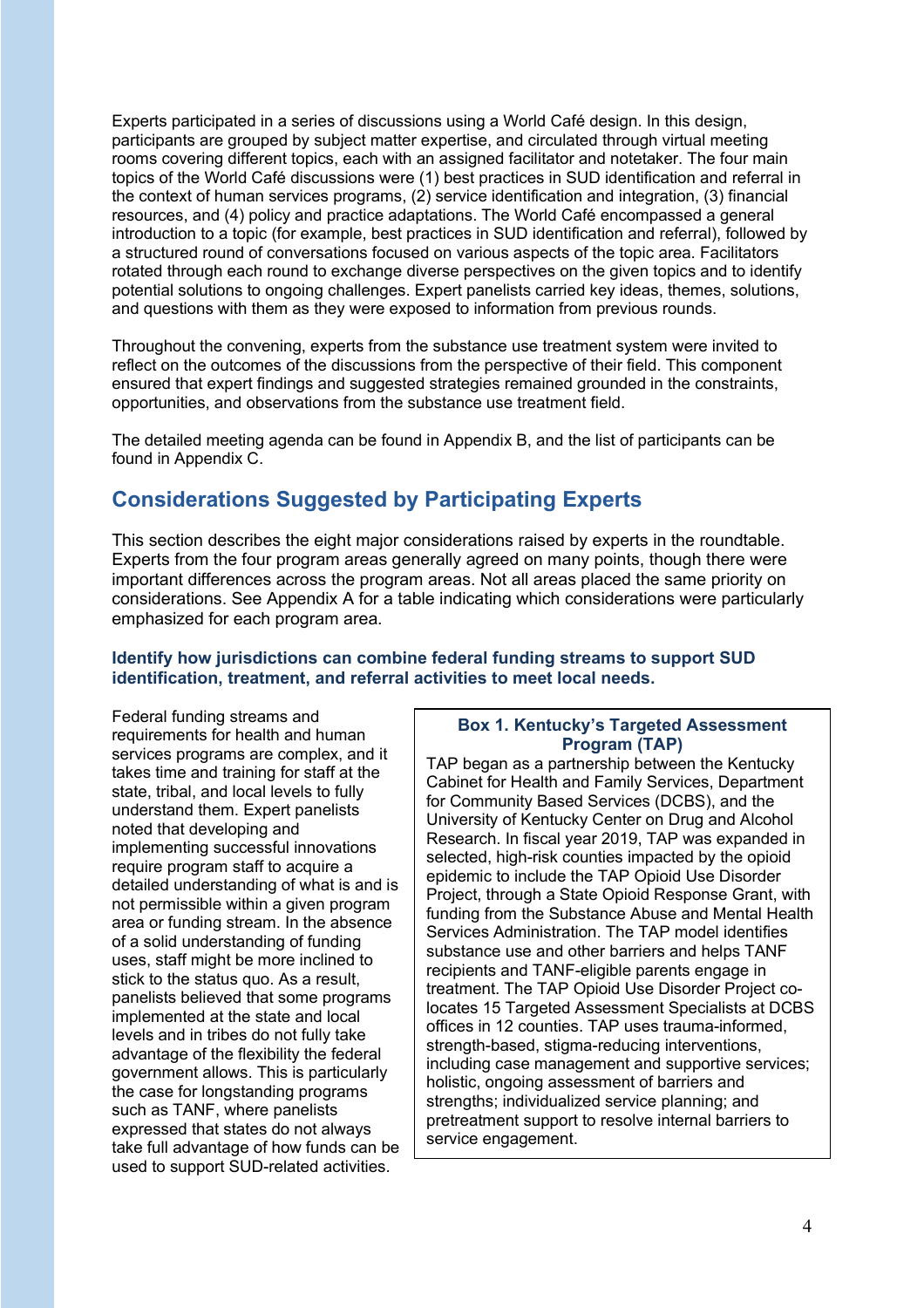Expert panelists also expressed the need for more proactive federal guidance on allowable activities, as state and local staff may be reluctant to pursue activities that are not explicitly reimbursable. For example, panelists agreed that activities (such as SUD specialists described in Consideration 5) to coordinate and align human services programs and SUD treatment could be allowable for federal reimbursement. However, these activities are often funded by shorter-term and categorical grants, making them less sustainable. TANF experts pointed out how Kentucky's [Targeted Assessment Program](https://www.workforcegps.org/resources/2018/09/12/11/20/Kentucky-Targeted-Assessment-Program-TAP) combines funding from TANF and other sources to support treatment for TANF recipients and TANF-eligible parents (see Box 1). Human services programs can also benefit from learning more about how their programs can be coordinated with substance use services from other funding streams. Panelists from the SUD treatment sector pointed out that states could align their use of Substance Abuse Prevention and Treatment Block Grants with human services programs to better integrate services.

#### **Orient programs and services towards the whole person and family, rather than on service requirements.**

Expert panelists discussed ways federally-funded services often focus on meeting the narrow requirements of service provision, rather than being centered on the holistic health and wellbeing of participants and their families. In particular, service reimbursement policies do not always align with policy priorities related to substance use-related services. Billing codes may be outdated and not allow funding the latest evidence-based practice or may not be sufficiently flexible to address families' needs. Experts in child welfare and TANF emphasized that state programs need to coordinate services and billing with their Medicaid offices to ensure sustainability of program services to support treatment and recovery. Some panelists pointed out that some state Medicaid services do not take advantage of all flexibilities available from the federal government, and as a result may not be well-adapted to parents' needs. For example, transportation to treatment services might not have car seats, childcare might not be available during treatment, and the hours when services are available might not align with when parents have child care available. In child welfare services, the title IV-E Prevention Program reimburses public child welfare agencies for certain evidence-based SUD prevention and treatment services for families with children at risk of entering foster care. However, the reimbursement policies for state agencies based on statutory requirements for demonstrating effectiveness might not be flexible enough to fund adaptations of evidence-based services to accommodate different cultural values of certain communities.[7](#page-4-0)

Experts also described how existing federal and state reimbursement policies may inhibit innovation and cross-systems collaboration, and grantees need to be creative in how funding streams are coordinated together to serve their participants holistic needs. Even when a certain activity might be allowable within a given funding stream, implementation might be delayed or might never happen because "there is not a billing code for that." One child welfare program spotlighted during the roundtable – the Northwest Florida (NWF) Health Network – found it could increase SUD-related services by adapting payment mechanisms. In order to increase access to services, NWF Health Network contracted for dedicated therapists to work with parents involved with the child welfare system with SUD. The contract was with a local SUD program and funded by a Hurricane Michael Disaster Grant through the Substance Abuse and Mental Health Service Administration. By using this funding source, the organization was able to specify the type of services that they needed and the methods for service delivery. This change enabled therapists to spend more time reaching out to parents and attending critical meetings with child welfare staff and courts. In panelists' experience, implementing novel programs that might require combining budget streams is easier for state and local agencies that have programmatic staff working closely with budget and finance staff.

<span id="page-4-0"></span><sup>&</sup>lt;sup>7</sup> For more details, see Program Instructions [ACYF-CB-PI-18-09,](https://www.acf.hhs.gov/cb/policy-guidance/pi-18-09) and [ACYF-CB-PI-18-10,](https://www.acf.hhs.gov/sites/default/files/documents/cb/pi1810.pdf) and Information Memorandum [ACYF-CB-IM-21-04.](https://www.acf.hhs.gov/cb/policy-guidance/im-21-04) Tribes have additional flexibilities that expand the types of evidence that may be considered to establish the evidence base for programs funded by tribal child welfare agencies. Tribes are also exempt from requirements that apply to states regarding the proportion of program funds that must be spent on interventions meeting the highest evidence standards.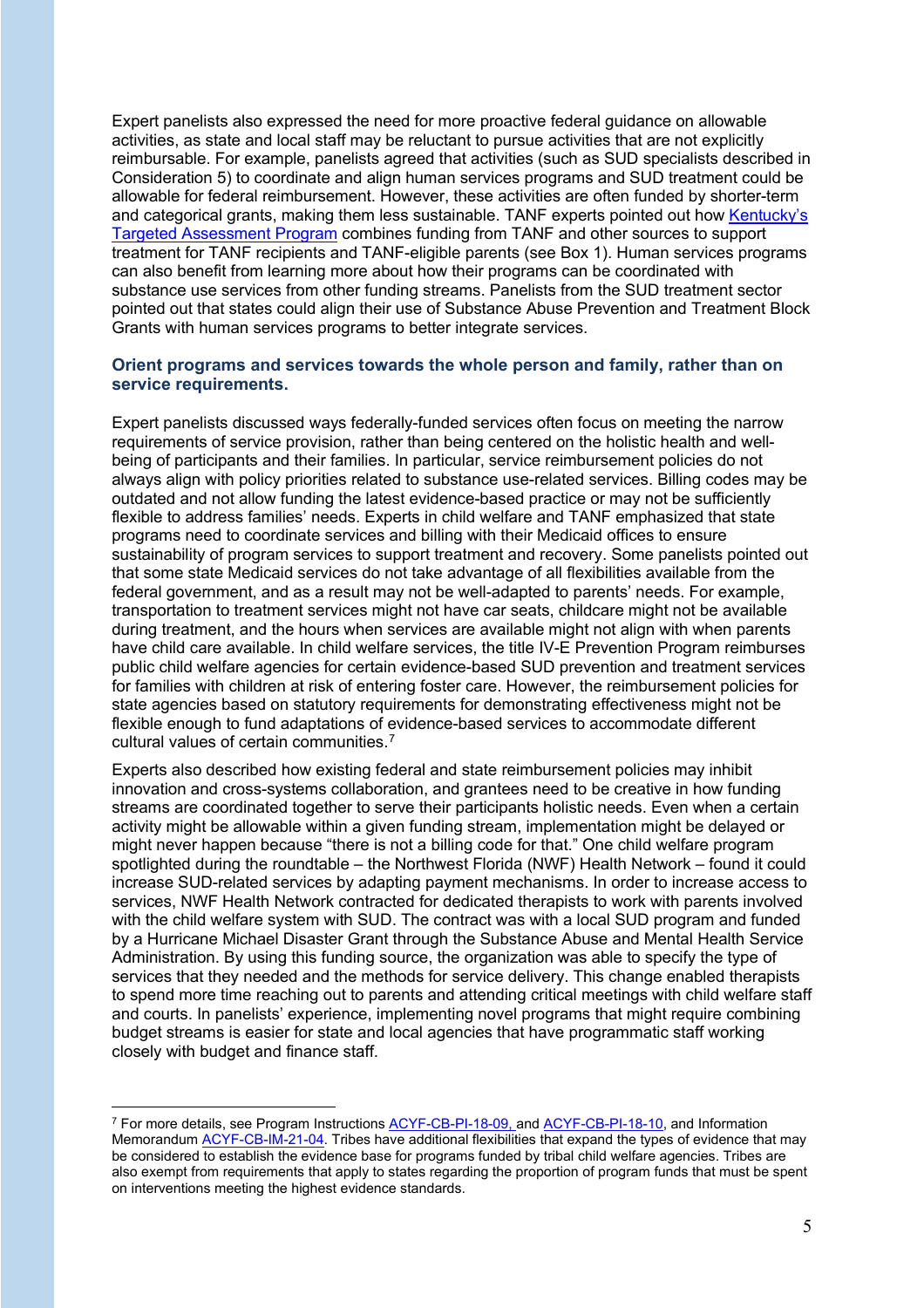When federal and state human services programs have inflexible billing and payment infrastructures it can be difficult to scale up promising practices, especially those that start at a local level. Many of the innovative programs discussed during the convening began among private providers and nonprofits funded through state or local contracts and grants. Panelists noticed that in some states that have privatized local components of health and human services, the flexibility given to providers provides greater opportunities for innovation. The downside to this can be that service provision can be disparate and uneven across localities. Consequently, panelists felt that if the federal government and states can support more flexible billing and payment infrastructure, states might be empowered to publicly run services to attain a comparable level of innovation, while also bringing services to the state and national level.

#### **Consider universal screening for SUD followed by warm hand-off referrals when indicated for all program participants.**

If implemented appropriately, when people seek human services universal screening could identify problematic substance use, lead to effective testing when necessary to determine the severity of substance use, and facilitate the subsequent delivery of needed services. Additionally, panelists in child welfare, Head Start, and TANF encouraged universal screening to mitigate bias and potential inequitable outcomes because it has the potential to treats participants of all backgrounds the same for both screening purposes and connecting them with follow-up services. In particular, effective universal screening can help parents involved in child welfare systems who may have problematic substance use, in that it can connect them to services and support to reduce child maltreatment risk. Experts from child welfare expressed that their staff often struggle with a sense of "racing against the clock," where parents with SUD may need to engage in treatment services quickly in order to avoid the risk of termination of parental rights based on the timelines under the [Adoption and Safe Families Act.](https://www.congress.gov/bill/105th-congress/house-bill/867/text)

Panel experts emphasized there are challenges to implementing universal screening that agencies will need to address. Agencies need to reduce redundancy in screening across human services and intrusiveness, build trusting relationships with participants, and eliminate punitive responses that may arise from the screening process, such as denying participants access to human services or beginning a child welfare investigation that could lead to a child's separation from their caregivers. Panelists expected that universal screening would lead to increased identification of people with SUD-related needs, and as a result they stated that universal screening can only be successful when sufficient treatment services exist that are culturally appropriate and embody equity principles. Human services programs screening for SUD must have collaborative relationships with treatment providers to ensure a warm hand-off between program staff. Ideally the relationships between human services and treatment programs would be formalized so that services are not contingent on personal relationships between caseworkers. For example, programs can co-develop participant needs assessments and work together to identify, provide, and refer to supportive services.

In addition, panelists emphasized that universal screening can only be successful when agency responses to positive screens are not punitive. Without addressing these challenges, universal screening will not effectively identify the real treatment needs of participants and reduce inequities.

#### **Increase support for the human services workforce in implementing assessment and referral services to address SUD among participants.**

Expert panelists recognized that many human service workers have significant and challenging workloads and that asking them to incorporate SUD-related activities into their casework, including developing new expertise, might be unreasonable. Panelists identified three categories where increased support is needed:

• *Compensation.* In many cases, staff are being asked to do tasks that people with a master's degree in social work typically do, without the skills acquired through that degree and without commensurate compensation. Experts felt that this contributes to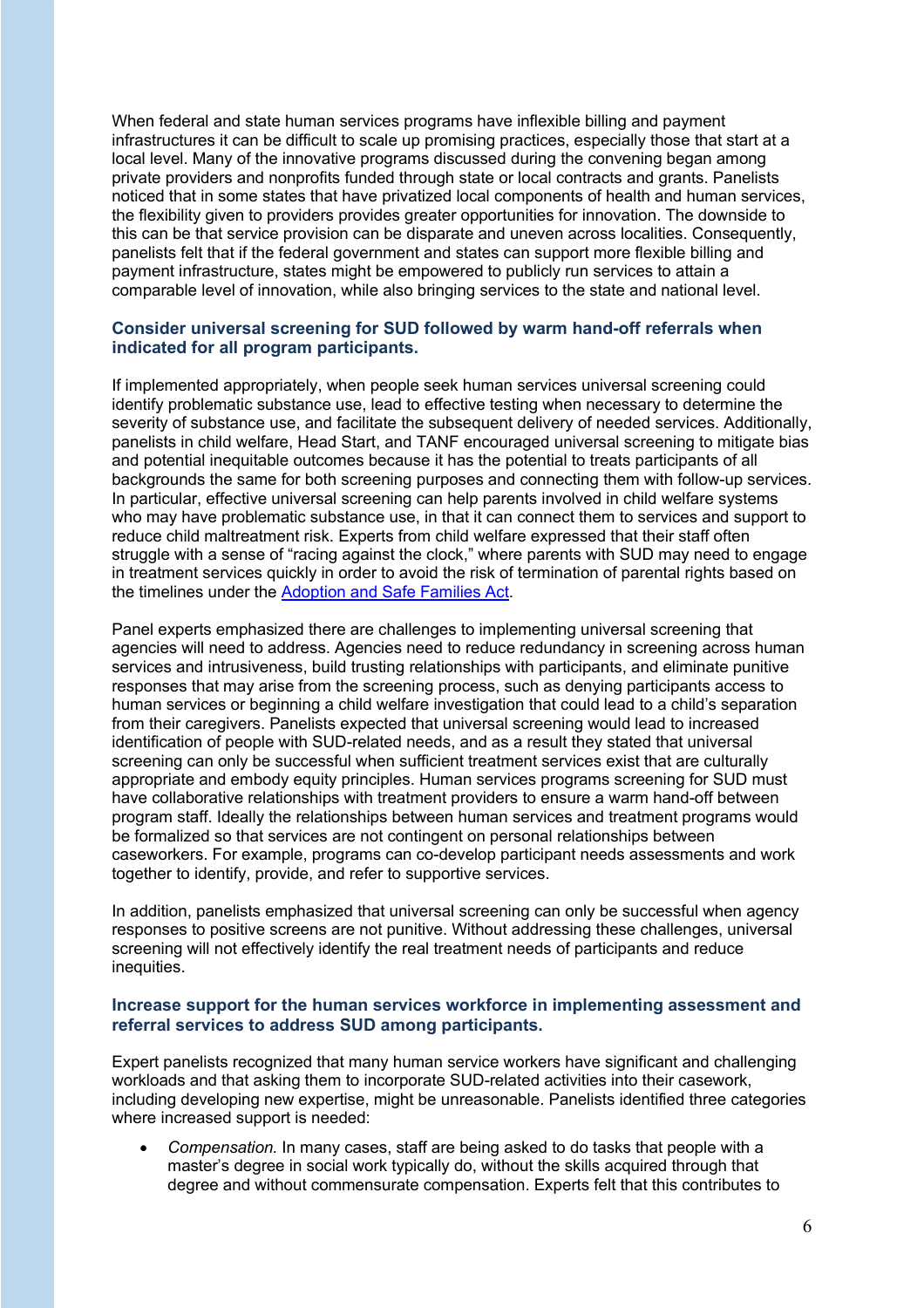high rates of workforce burnout and turnover, which impedes developing, implementing, and establishing new program ideas. Increased access to training and skills development, as well as increased financial support for the human services workforce (potentially through higher reimbursement rates for services), could increase staff retention rates. One panelist commented, "We are a poverty-fighting program that pays poverty wages."

- *Improved staff supervision.* Panelists from child welfare, domestic violence, and Head Start discussed the importance of improved supervision practices for staff to improve program outcomes and reduce staff burnout. Head Start panelists noted the important role supervision plays in supporting program staff, who are frequently members of the communities that the program serves and might share similar struggles. One approach mentioned was **reflective supervision**, a regular, collaborative reflection between a service provider and their supervisor. Within the context of SUD identification and referral to treatment, systematized and consistent reflective supervision would offer more opportunities to discuss particular cases. Panelists recognized that large caseloads and time pressure can limit opportunities for supervisory practices that can support staff.
- *Addressing limitations of restrictive hiring.* Domestic violence expert panelists indicated that restrictive hiring practices (for example, requiring individuals hired as peer supports not to have experienced domestic violence within the previous three years) create barriers to expanding the workforce. Comparable hiring practices are also common among programs that employ peer supports who have SUD experience (for example, in recovery for at least two years). Examining the rationale for these practices (for example, time needed to develop coping skills to limit re-traumatization or to manage drug use triggers) is required to achieve a balance between expanding the peer workforce and ensuring the safety of peers within it. Experts recommend engaging peers in these discussions and offering clinical supervision of the peer workforce to provide guidance on the services they deliver and assess how peers are faring in a complex and stressful field they care about.

#### **Reconsider punitive responses to substance use disclosure and support alternative approaches.**

Panelists discussed the need for a culture shift in many human services and behavioral health programs to consciously eliminate punitive responses and stigma related to substance use disclosure. The panelists proposed a few areas for action:

- Adopt terminology about substance use that is not stigmatizing and pejorative. Experts across human services areas recognized that terminology regarding substance use, substance misuse, SUD, and persons with use disorder can have serious policy and practice implications. They agreed that morally charged language (for example, substance abuse rather than substance use) reinforces stigma and can contribute to the punitive responses that often occur after disclosure. Although participants generally agreed that certain terms are problematic and should be eliminated across health and human services programs and policies, they didn't agree on specific replacement terms, other than person-first language. Experts affirmed that any efforts on recommended terminology should include input from people with SUDs.
- *Address participants' fear of reprisal.* One of the main barriers among human services programs to effectively identifying SUDs and referring for treatment is the service recipients' real or perceived fear of reprisal. Although the form of reprisal varies by human services system (for example, removal of children or loss of welfare benefits), fear is pervasive. The consensus among the expert panels is that policy reviews are needed to identify and eliminate punitive responses to substance use disclosure while simultaneously considering safety planning for the individual and their dependents. Policy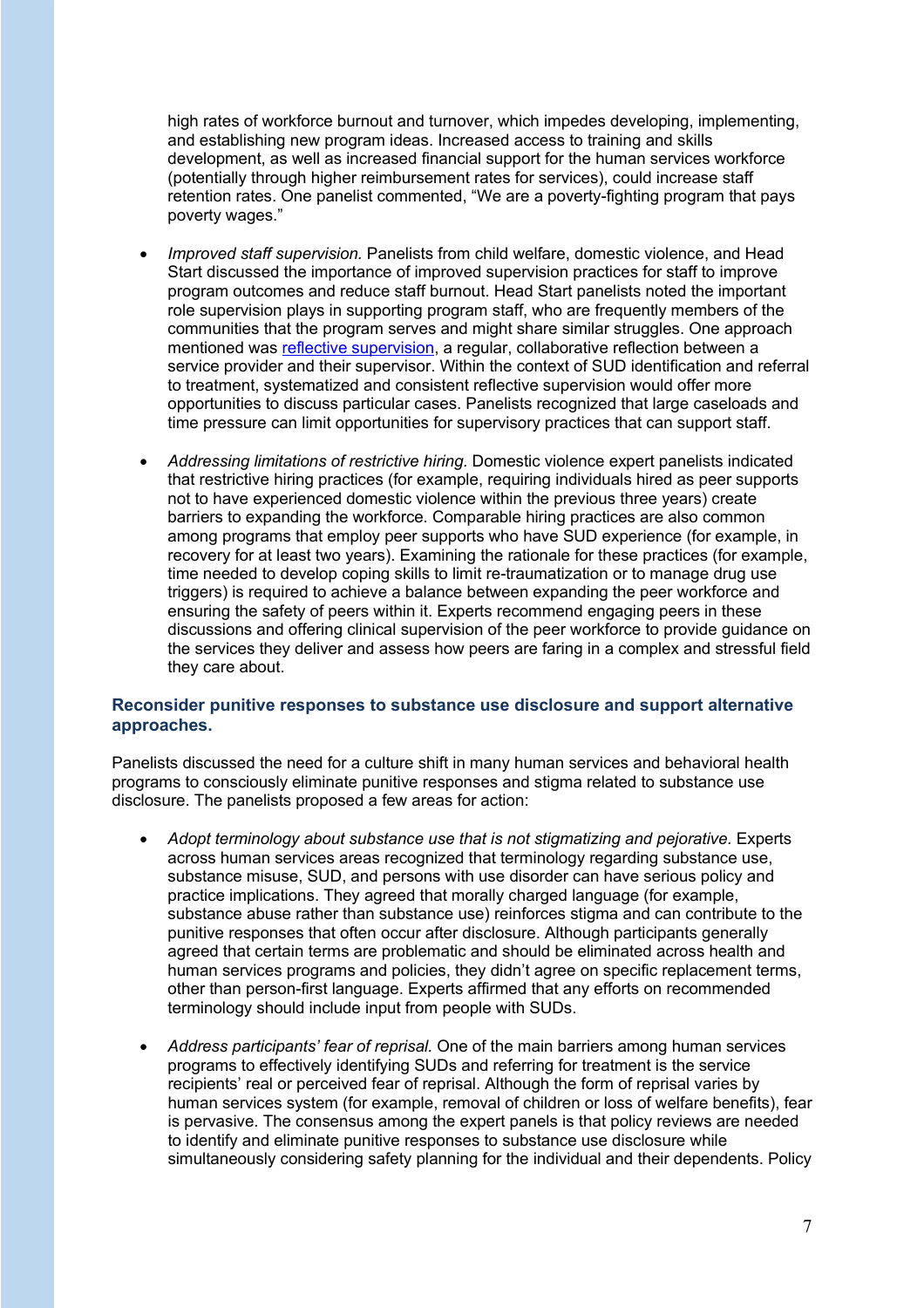reviews should examine eligibility criteria to ensure that having a SUD does not result in clients being denied access to human services to support treatment and recovery.

• *Adapt or eliminate policies on substance use screening that can lead to out-of-home placement.* Child welfare and domestic violence expert panelists discussed the persistent belief that parental substance use is synonymous with child maltreatment, reinforced by the common use of punitive measures following positive tests of parental drug toxicology. These panelists called for eliminating state, local, and tribal policies or practices that allow positive drug toxicology tests, with the absence of other risk factors, as the sole

#### **Box 2. NWF Health Network**

[NWF Health Network](https://www.nwfhealth.org/) provides all the child welfare services (except child protective services investigations) in a 12-county region of the Florida Panhandle. NWF Health Network has a SUD program in partnership with [Chemical Addictions Recovery](https://care4000.com/)  [Effort](https://care4000.com/) (CARE) to address specific problems related to increased substance use within families residing in Bay County. The SUD program is co-located within a Dependency Case Management (DCM) unit and consists of behavioral health therapists, specifically trained in child welfare, and peer specialists, who work with parents to improve engagement, help the family access basic needs, and receive ongoing support. To better support information sharing between dependency case managers and CARE, NWF Health Network added a child welfare specialist position, which is responsible for referrals to CARE. and for ensuring appropriate information sharing, including information from investigations, past child welfare history, criminal history, and other evaluations. Co-location has allowed for improved treatment components, including immediate access to SUD assessments, the provision of co-occurring treatment of SUD and mental health issues (e.g., depression and anxiety), and improved reunification and relapse prevention planning.

justification to remove children. In particular, panelists experienced that in many jurisdictions, a parent's use of medication for opioid use disorder led to a mandated report to child protective services, even though this treatment is regarded as the gold standard for people with opioid use disorder. In particular, panelists felt that mandated reporting of mothers and newborns in the absence of other risk factors can have negative consequences for the parent and the infant. There is considerable confusion in the field around implementation of provisions in the Child Abuse Prevention and Treatment Act requiring that health officials notify Child Protective Services of infants prenatally exposed to substances so that a Plan of Safe Care may be developed. Importantly, this notification does not necessarily need to be a maltreatment report and the Plan of Safe Care can be used as a mechanism for assuring referrals to behavioral health and parenting support services to prevent removal in cases in which

maltreatment risk is not high. However, in practice some states frequently place these children in foster care even when maltreatment risk is relatively low. Panelists advocated for increased involvement of public health agencies and hospitals in the development and supervision of Plans of Safe Care.

#### **Embed SUD specialists into human services programs to support navigation of SUD treatment and support systems.**

Although panelists asserted that all human services program staff should receive training regarding substance use and available support services, panelists recognized that it is unrealistic to expect human service staff to be experts in SUD identification and referrals to treatment. Colocating SUD specialists within human services programs would set the stage for the SUD specialist to identify SUDs, lead referral activities, and guide the coordination between SUD service providers and their designated human services program. Panelists believed that better program outcomes can be achieved with participant navigators—staff who go above and beyond warm handoffs and have trusting relationships with program participants. Peer recovery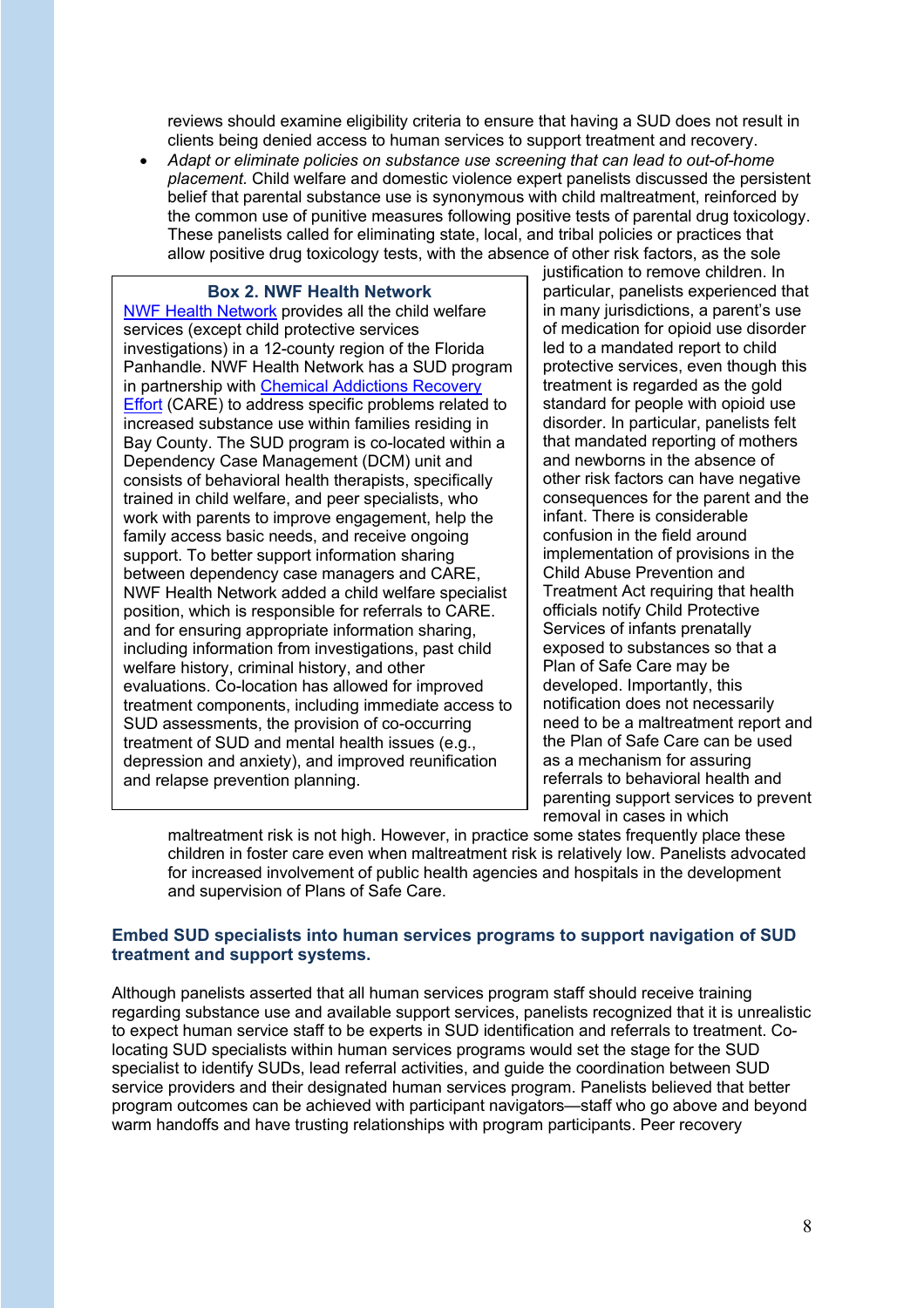specialists often play this navigation role; SUD specialists who are co-located within human services programs could also fulfill this role. The SUD specialists could fill several important roles, including tracking SUD services available locally and developing a repository of contacts in case of position turnover. Specialists could also model strengths-based, stigma-reducing interactions and interventions for other staff. In tandem with formal and ongoing training, SUD specialists can help prepare and support other human services staff to be comfortable around participants struggling with substance use issues. Experts from three programs during the roundtable described how close collaboration with SUD specialists can improve outcomes. NWF Health Network in Florida has a SUD program co-located with child welfare services. It has also created a new child welfare specialist position that focuses on referrals to treatment and ensuring appropriate information sharing (see Box 2). Head Start of Yamhill County, Oregon, embeds home visitors into its programs to serve as support for skill development and crisis, and uses a strengthbased approach to build trust and respect with families (see Box 3). Women in Transition in Philadelphia, Pennsylvania, serves victims of domestic violence, and has onsite recovery management counselors, using an empowerment approach when providing services to participants (see Box 4).

#### **Box 3. Head Start of Yamhill County (HSYC)**

[HSYC](https://yamhillheadstart.org/resources/display/Home) is an early childhood development program that provides comprehensive, family-focused services for children. The program has expanded its eligibility requirements to include key risks for high-risk families, such as those who experience an SUD or domestic violence. Staff aim to build relationships with families, using a strength-based approach to build trust and respect over time. These relationships allow families to feel comfortable and safe to disclose information pertaining to parental SUD and other risk factors. HSYC participates in a coordinated care organization (CCO) within its local community, which is a network of all types of health care providers who share financial responsibility and risk of the families they serve. This coordinated care model ultimately allows the CCO to provide more patient-centered, teamfocused care to help reduce health disparities. HSYC has two center-based classrooms, called "Duration Classes," that focus on children referred by home visitors or whose families have specific risk factors, including SUD. Teachers and staff in these classes are trained in trauma-informed care, including [Teacher-Child Interaction Training. engagement.](https://www.parentchildinteractiontherapy.com/what-is-tcit) Families have access to home visitors for crisis support, as well for self-sufficiency and parenting skills development.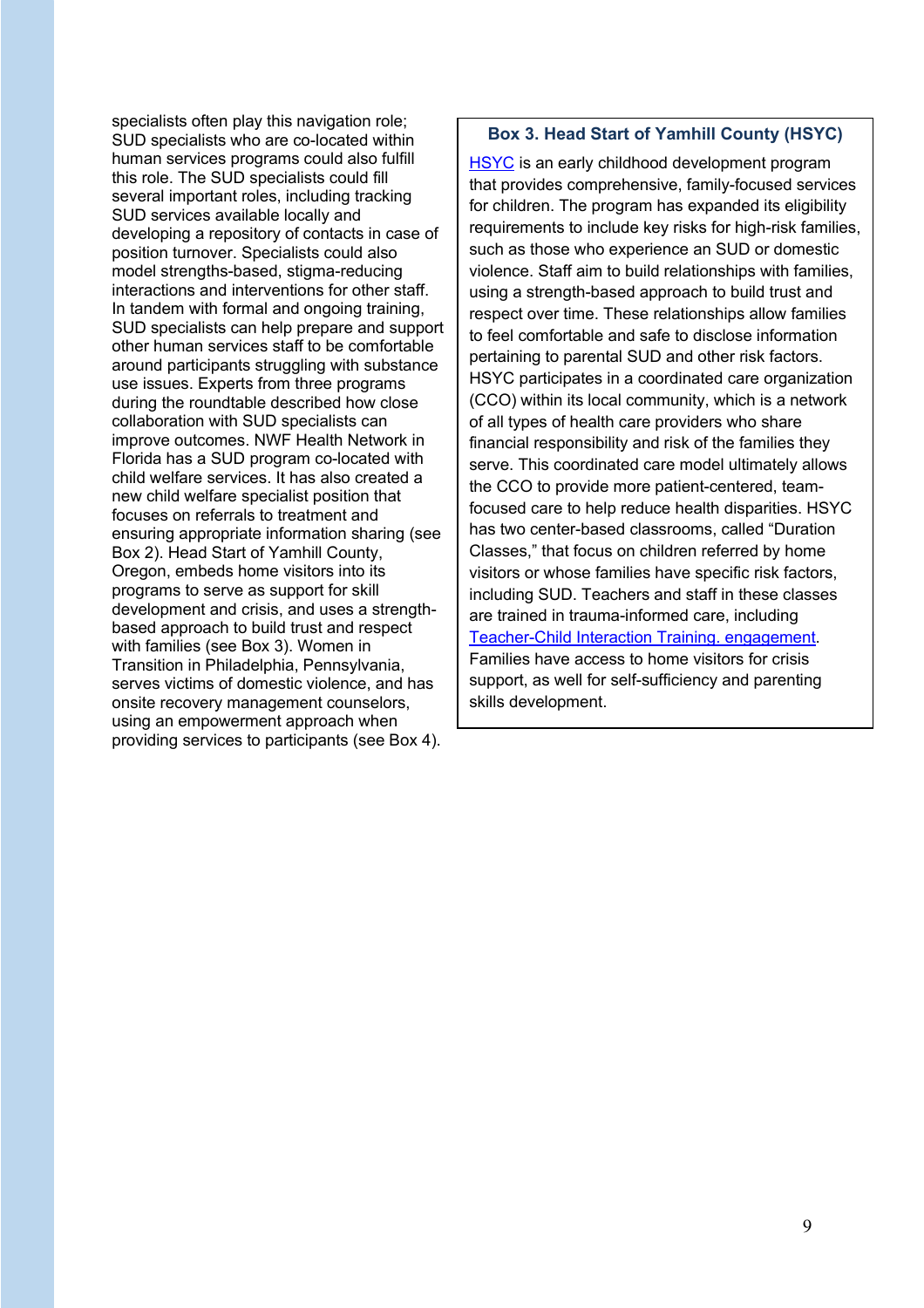**Increase formal and systematic collaboration and training across SUD treatment and human services systems, and among human services systems that serve participants with SUD.**

#### **Box 4. Women in Transition (WIT)**

[WIT](https://www.helpwomen.org/) offers free and confidential domestic violence and substance use recovery support services to people of any gender identity and sexual orientation and who are ages 14 or older, in Philadelphia, Pennsylvania. Support services offered at WIT include telephone and crisis counseling, peer support groups, substance use intervention and recovery support, and community education trainings, among others. WIT has partnered with dozens of SUD treatment programs throughout Philadelphia to provide an 8 week peer support group, focusing on the intersection of DV and substance use. Philadelphia's Department of Behavioral Health and Intellectual Disability Services funds WIT's intervention and recovery support services. WIT has two onsite Recovery Management Counselors, who use an empowerment approach when providing SUD identification, referral, and ongoing recovery management services to WIT clients who use substances or have an SUD.

Panelists expressed the need for greater collaboration on SUD services at the staff and institutional level. They recognized that human services agencies at the federal and state levels and in tribes have increased their focus on systems integration and cross-agency collaboration. Jurisdictions across the country have developed novel solutions to SUD identification, referrals to treatment, and associated human services. Even so, panelists felt that collaboration across agencies in many state and local jurisdictions was informal and often inadequate. Panelists suggested that collaboration across systems in states, localities, and tribes should be more formal and systematic, which could begin with activities such as joint staff trainings, joint development of needs assessments, and alignment of funding streams. Collaborative

activities are often poorly funded or funded by short-term grants (such as with one-year planning grants). Instead, funding needs to be allocated to prioritize and realize cross-systems collaboration within and between health and human services programs. Panelists outlined several approaches to increase collaboration:

- *Federal agencies should model the type of collaboration needed at the state and local levels.* Panelists noted that federal human services and behavioral health programs often operate in silos, which makes it more difficult for state and local staff to identify complementary funding and to braid resources.
- *Implement federally sponsored peer exchange across state, local, and tribal jurisdictions.* Panelists indicated that the federal government is well positioned to highlight and share innovations across human services areas and geographic regions, and to assess how evidence-based programs can be best brought to scale. Those working in human services programs value the opportunity to learn from their peers and exchange ideas such as through federally sponsored policy academies, email lists, video content, and spotlight presentations.
- *Ensure cross-system staff training on system-specific and behavioral health topics within and between respective systems in state, tribal, and local jurisdictions.* All staff should receive training, from the person greeting an individual at the door to the person working in a back office, and training should include stigma-reduction curricula, motivational interviewing, trauma-responsive and healing-centered care, strength-based practices, and mental health first aid. Trainers should include people with lived experience within the health and human services systems to co-develop or co-deliver the training. Staff across human services programs should be trained to use the same or similar language to make service coordination easier and clearer for people receiving services. This would also help combat philosophical differences within and between systems.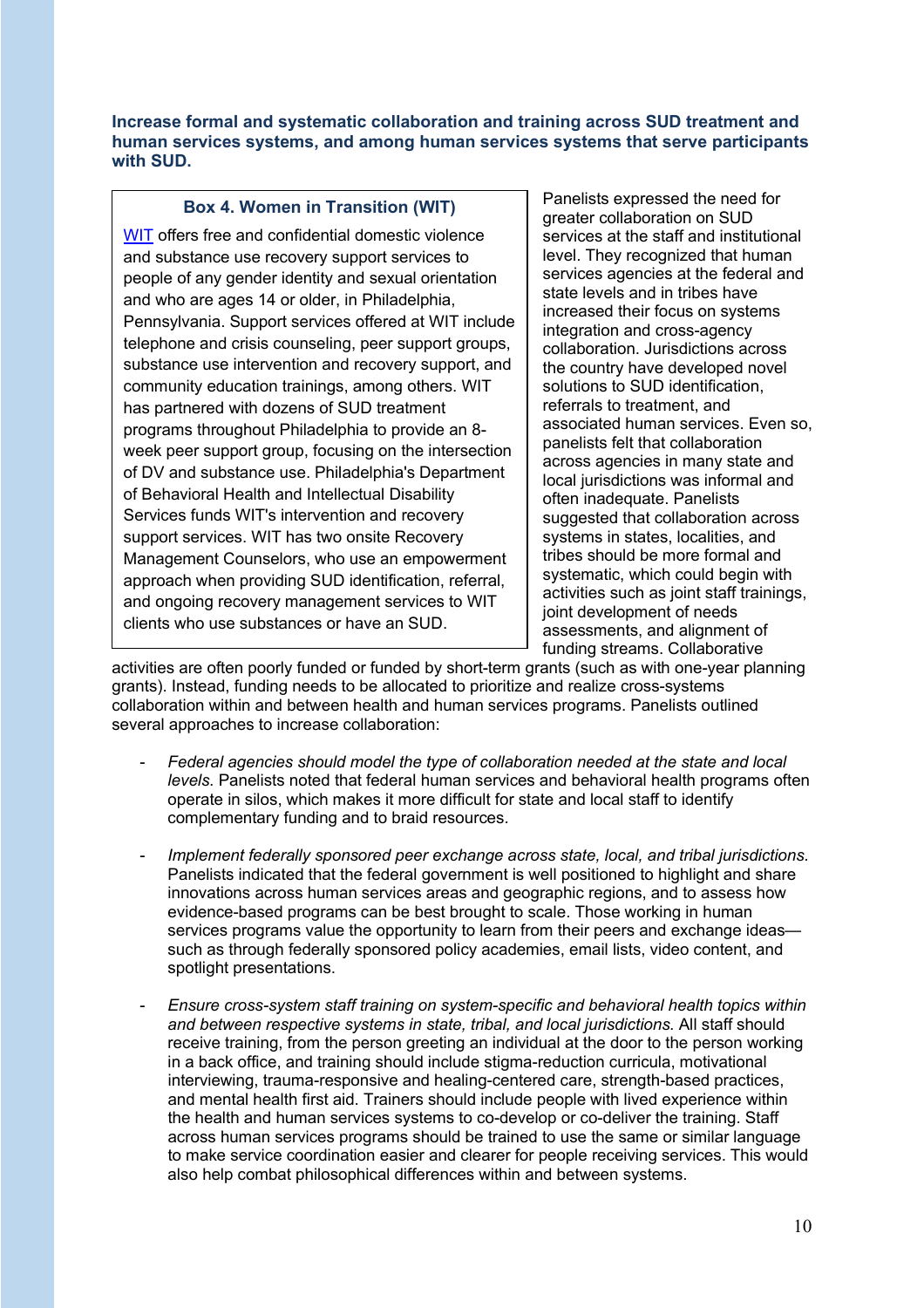#### **Elevate multiple pathways to recovery for people with SUD, including through harm reduction.**

Some expert panelists discussed the importance of human services programs in elevating multiple pathways to recovery for program participants with SUD. These pathways include harm reduction—an approach to reducing negative consequences of substance use for people. Additionally, while abstinence is one potential strategy, it may not be the most appropriate or effective for many participants with problematic substance use. The ethos of harm reduction centers on individual autonomy and implementing overdose prevention and other risk mitigation strategies when complete cessation is not possible or realistic. For example, in the form of overdose prevention strategies, harm reduction might be what keeps an individual alive between when a need is identified, a referral is placed, and a treatment slot becomes available. Or perhaps an individual's substance use does not rise to the severity of a SUD, and harm reduction strategies prevent use from escalating.

Harm reduction and treatment both have a place in addressing substance use; it is not an eitheror situation, despite the reality that they are sometimes pitted against one another. As human services programs consider integrating and implementing these strategies more broadly, program staff need a greater understanding of what harm reduction is; how it is implemented; what to expect from it; and how the prevention, harm reduction, treatment, and recovery sectors of the SUD field collaborate.

# **Equity Implications and Addressing Unintended Consequences**

Expert panelists emphasized that existing and new efforts to address SUD in human services have equity implications for program outcomes. In addition, any changes can have unintended or inequitable consequences on other aspects of program implementation. Human services programs and SUD treatment programs need to collaborate to ensure equitable participation, service delivery, and outcomes for people with SUD. In particular, experts agreed that critically examining current practice and policy is needed to understand the extent to which the current system achieves and promotes equity. At one level, experts suggested agencies critically review former participant files—including those who were successful and not successful in treatment coupled with a simulated program walk through to determine if racial or other disparities exist in program access and outcomes. At the systems level, experts described the need for a policy review to assess the degree to which equity considerations are embedded in the workforce, partnerships, and selection and delivery of best practices. At the federal, state, tribal, and local levels, a critical review of funding design, award processes, and service reimbursement will help determine if there are racial and other disparities in programmatic opportunities and financial allotments. Panelists suggested that third parties should conduct these reviews to ensure objectivity and credibility in the review process, and the reviews should involve people with experience living with SUD who are participating in the respective human services programs. Evaluators should summarize results to indicate areas where equity is missing and the populations most impacted (for example, indigenous populations), followed by recommendations for change (for example, program locations, operating hours, and staff composition).

Expert panelists remarked that practices and policies regarding SUD identification and subsequent referrals to treatment must align to ensure equitable outcomes and mitigate unintended consequences. For example, if practice improvements occur before policy improvements, the odds of unintended consequences might grow. Increases in SUD screenings absent of policy changes could increase inequitable access to evidence-based SUD treatment. More SUD screening within human services programs might frustrate clients and staff, causing a decrease in screening if there are insufficient treatment options available to meet the demand for treatment. Also, punitive responses to a client having a SUD could pose a barrier to clients seeking treatment. Panelists highlighted two areas of particular concern: confidentiality and balancing types of substance use-related services.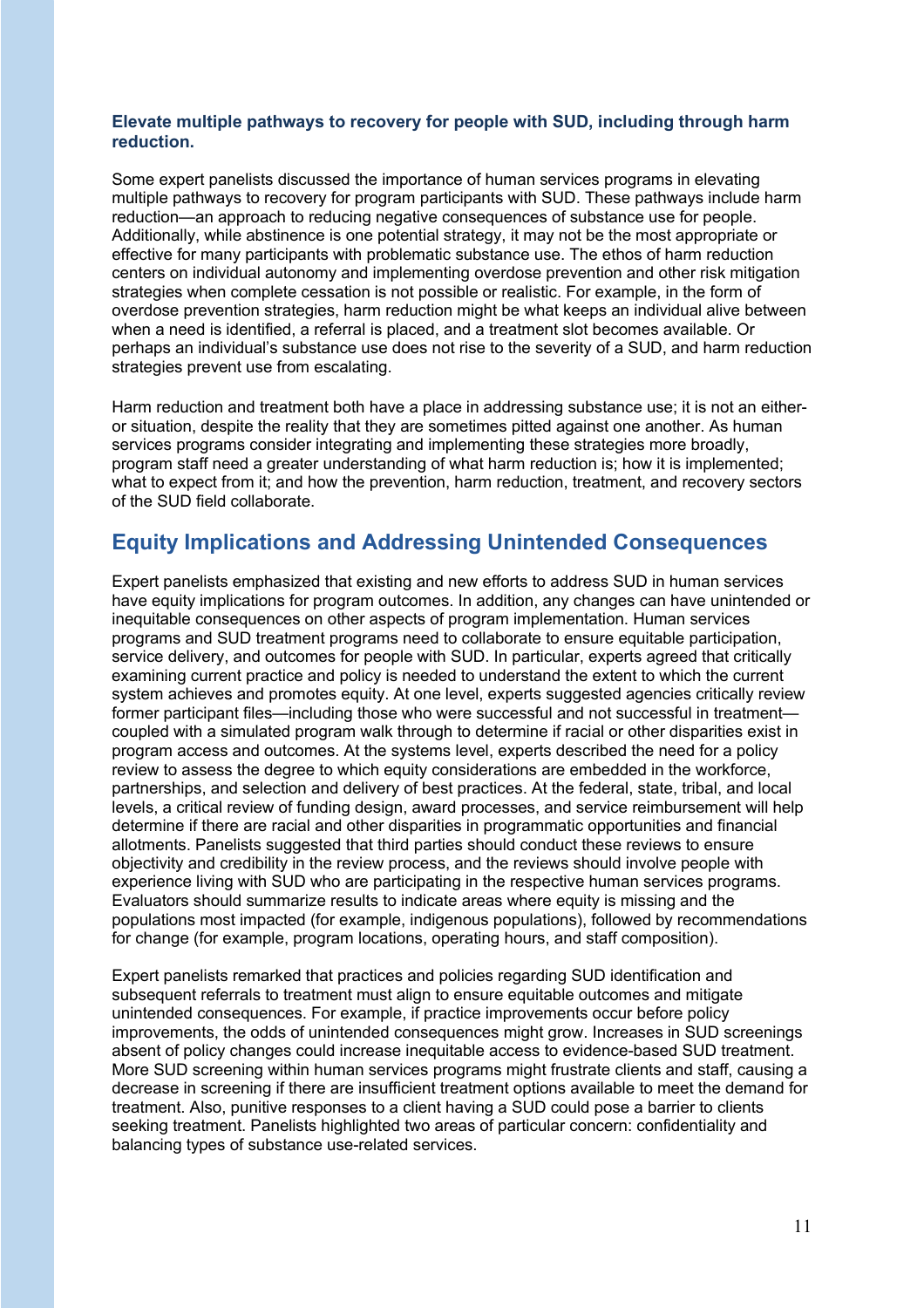#### **Confidentiality concerns in collaborative case management.**

Although all participating panelists representing human services programs valued collaborative practice, varying philosophies regarding privacy and confidentiality arose during the discussions. Expert panelists specializing in domestic violence prevention emphasized the need for complete privacy because of safety concerns for participants. In contrast, child welfare, Head Start, and TANF experts noted information sharing is critical for case planning, service delivery, and collaborative practice. Without appropriate policies, trainings, and monitoring, unintended consequences of limited collaborative practice, inadequate service delivery, inappropriate use and sharing of information, or safety risk could result.

Experts identified the need for future program-specific policy development and research in several issues related to confidentiality. First, work should identify and address the unique privacy and confidentiality needs of each human services program area. Second, programs should develop standard operating procedures and policies to ensure information is protected and used exclusively for intervention purposes, and not for enforcement or penalization.<sup>8</sup> Programs and policies should improve how participants are brought into the decision-making process for how their information is shared and used. Finally, expert panelists across all human services areas noted the need for continued privacy and confidentiality training to minimize confusion.

#### **Balancing prevention, harm reduction, treatment, and recovery services.**

Expert panelists emphasized that the continuum of care for persons with SUD should include harm reduction along with the traditional approach of prevention, treatment, and recovery. The panelists stated that it was important to accurately assess the substance use strategies and services needed for clients and their families. Expert panelists noted that no one approach should exclude others—for example, harm reduction efforts should include treatment and vice versa. An exclusionary approach fails to recognize that persons with SUD have changing services needs and go through different stages of recovery in a nonlinear fashion. Limiting service delivery can hinder necessary and appropriate care.

As policies shift to be more inclusive of harm reduction and multiple pathways to recovery, expert panelists argued that human services programs must understand their role in those pathways. Programs need to align their services with each other and adapt those services to address the needs of participants with problematic substance use, wherever they are on their pathway to recovery. Effectively supporting participants also requires engagement with a comprehensive set of behavioral health services that meets participants where they are. Additional research is necessary to determine which harm reduction approaches work best across the severity continuum, how treatment and harm reduction can best work together, and how harm reduction affects families. Without further consideration and evaluation of the timing and role of various approaches, people with a SUD might be pigeonholed into one service system, which can limit responsivity to individual needs and access to services.

### **Conclusion and next steps**

Changing the course of how human service programs and agencies identify SUDs and refer participants to appropriate treatment requires concentrated efforts from several stakeholders leaders in human services, leaders in the substance use treatment system, federal and state policymakers, and local programs implementing services. Despite numerous challenges, expert panelists universally felt that change was possible. Expert panelists recognized that human services programs are front and center in addressing the substance use epidemic. These programs are well-situated to transform how human services and SUD treatment systems work together to connect people to the help they need. Aside from the considerations suggested

<span id="page-11-0"></span><sup>&</sup>lt;sup>8</sup> Panelists did not mention the need for data sharing related to research and evaluation. This omission might have been a result of the focus of the roundtable—service delivery—rather than an intention of panelists.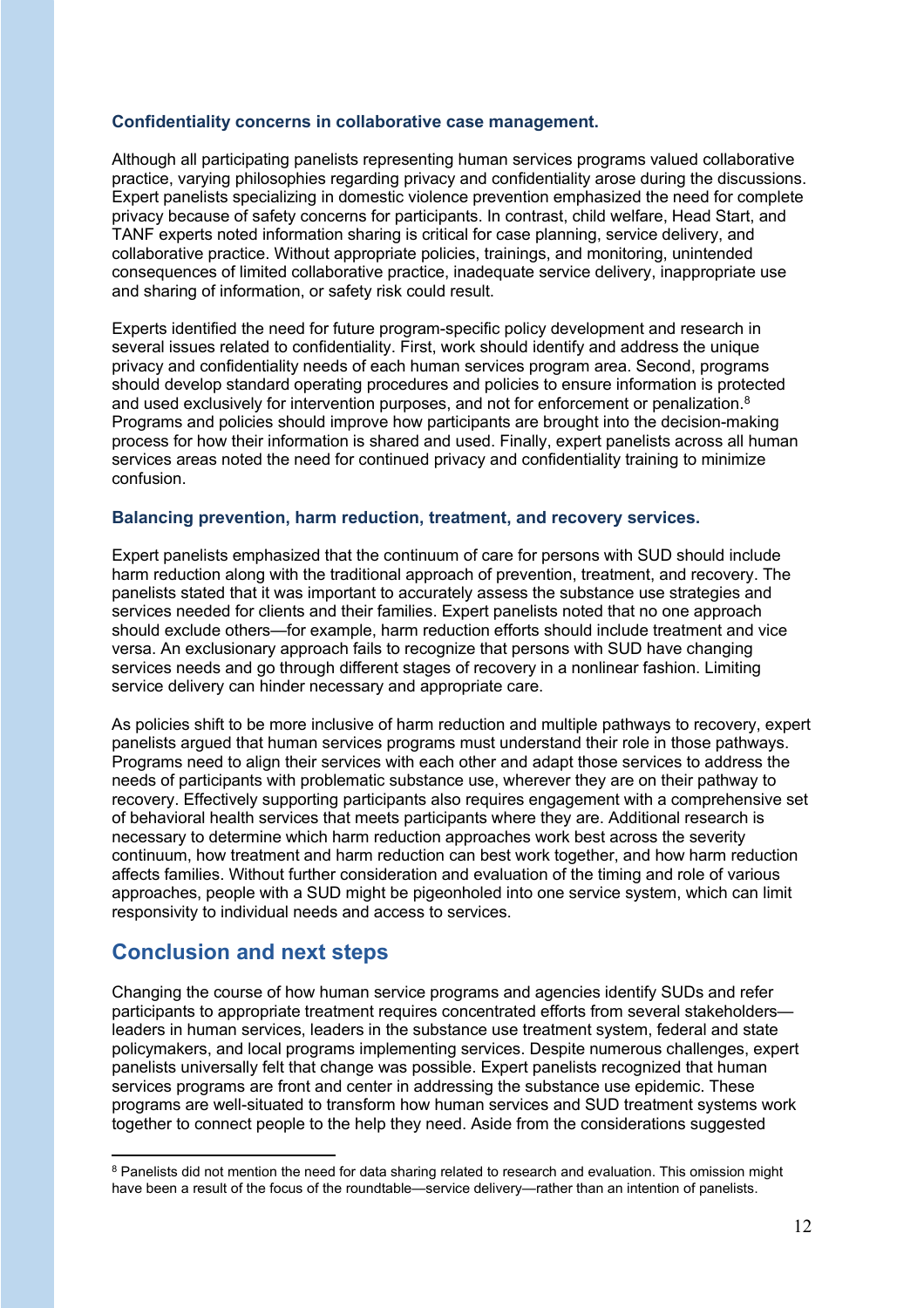during the roundtable, panelists pointed to two immediate areas for next steps for national, state, and local stakeholders.

Promote sustained, meaningful relationships among human services programs, and between human services programs and SUD services. Human services programs and substance use treatment programs need opportunities for continued information sharing, spotlighting of promising practices, and jointly strategizing on supporting participants along the continuum of prevention, harm reduction, treatment, and recovery. Panel experts recognized the benefits of sharing experiences and expertise across their program areas. Panel experts also noted that other systems should be included when appropriate, such as education, health, criminal justice, employment services, and housing, among others. They also noted that nongovernmental systems—such as private health insurers—might also have a role to play. Opportunities for information sharing could include email lists, chat rooms, webinars, and resource repositories. Work groups or panels including multiple areas in human services, substance use treatment, and other fields, could be formed to investigate program and policy alignment. Research at the nexus of program interaction could be beneficial as well, to identify promising practices, potential for evidence-building and scaling, as well as practices that do are not effective. Nongovernmental organizations could support these efforts, for example, by hosting roundtable discussions within and between human services areas to discuss allowable activities and expenses within funding streams. The roundtable discussions might help highlight policy innovations, comparable to the policy innovation spotlights included in the convening.

Elevate models of effective systems collaboration. Expert panelists recommended that existing federal, state, and local models of systems collaboration between human services programs and substance use treatment programs be highlighted and brought to scale. As part of this work, research is needed to explore the extent to which identified models effectively meet human services and treatment goals, and what makes them effective. This work can also identify whether these models can be adapted in other places or at differing levels of government.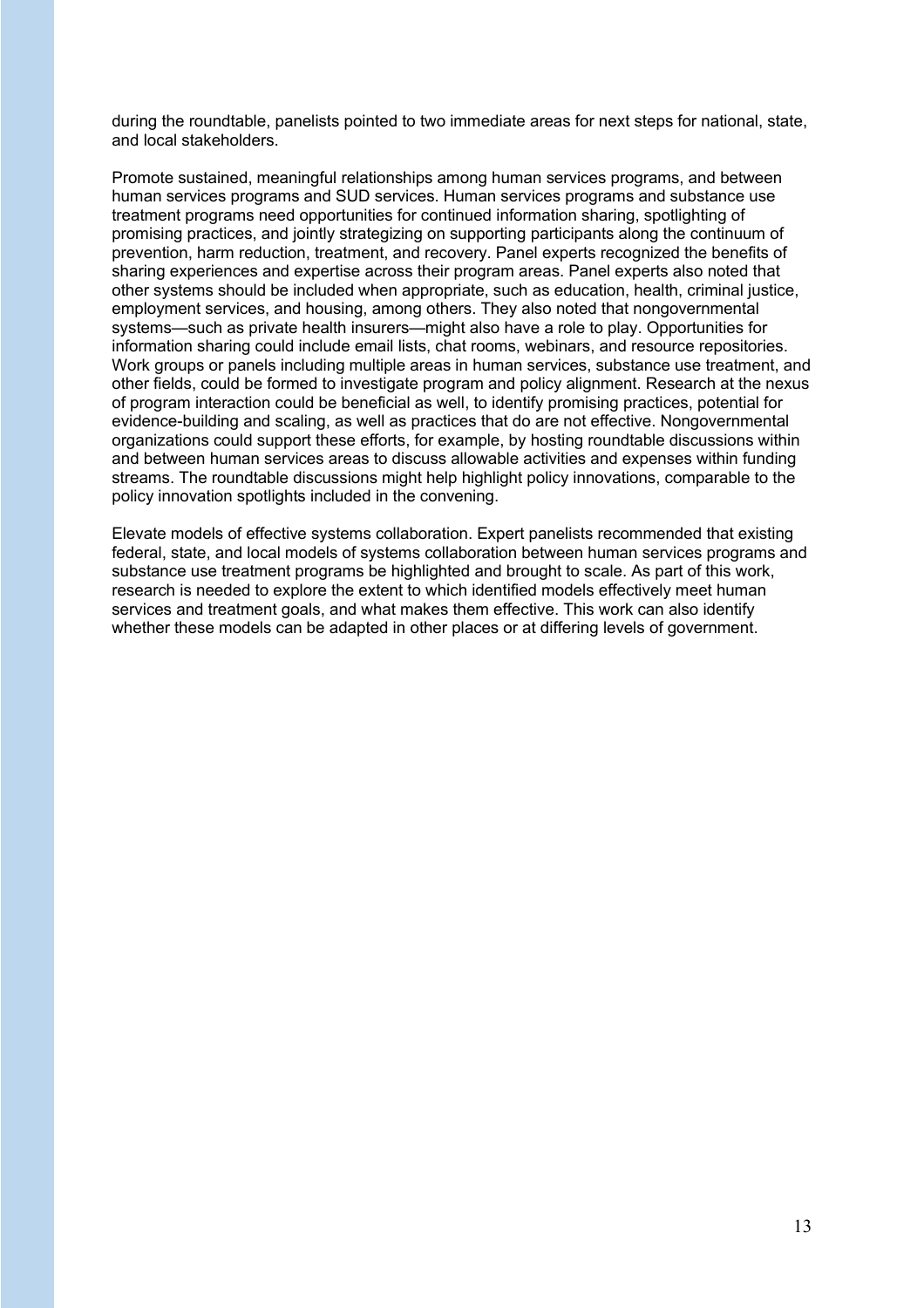# **Appendix A. Considerations from Experts in Specific Program**

# **Areas**

This table indicates which program areas each of the major considerations were raised by. Check marks indicate that experts from that program area discussed a consideration. If a check mark is not present, it does not mean that the program area disagreed with the consideration or thought it was irrelevant.

| <b>Consideration</b>                                                                                                                                                                   | <b>Child</b><br><b>Welfare</b> | <b>Domestic</b><br><b>Violence</b> | <b>Head</b><br><b>Start</b> | <b>TANF</b> |
|----------------------------------------------------------------------------------------------------------------------------------------------------------------------------------------|--------------------------------|------------------------------------|-----------------------------|-------------|
| Identify how jurisdictions can combine federal funding<br>streams to support SUD identification, treatment, and<br>referral activities to meet local needs.                            | ✓                              |                                    | $\checkmark$                |             |
| Orient programs and services towards the whole person<br>and family, rather than on service requirements                                                                               | $\checkmark$                   |                                    |                             |             |
| Consider universal screening for SUD followed by warm<br>hand-off referrals when indicated for all program<br>participants.                                                            | $\checkmark$                   |                                    | $\checkmark$                |             |
| Increase support for the human services workforce in<br>implementing assessment and referral services to<br>address SUD among participants                                             |                                |                                    |                             |             |
| Reconsider punitive responses to substance use<br>disclosure and support alternative approaches.                                                                                       | $\checkmark$                   | $\checkmark$                       |                             |             |
| Embed SUD specialists into human services programs to<br>support navigation of SUD treatment and support<br>systems.                                                                   |                                | $\checkmark$                       | $\checkmark$                |             |
| Increase formal and systematic collaboration and training<br>across SUD treatment and human services systems, and<br>among human services systems that serve participants<br>with SUD. | $\checkmark$                   |                                    | ✓                           |             |
| Elevate multiple pathways to recovery for people with<br>SUD, including through harm reduction.                                                                                        |                                |                                    | $\checkmark$                |             |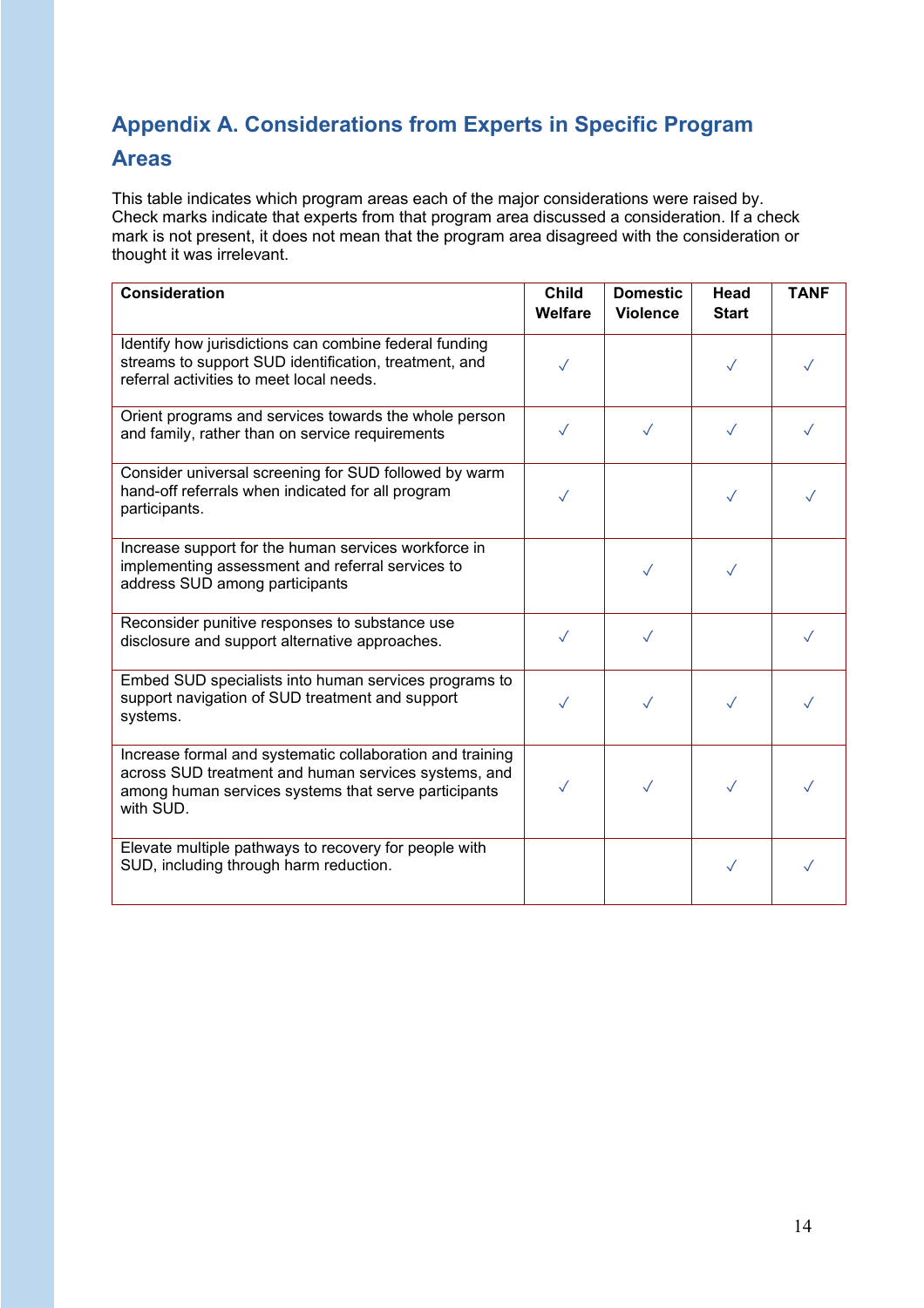# **Appendix B. Meeting Agenda**

|                          | Day 1. Tuesday, September 21, 2021                                                                                                                                                                                                                                                 |  |
|--------------------------|------------------------------------------------------------------------------------------------------------------------------------------------------------------------------------------------------------------------------------------------------------------------------------|--|
|                          | All times listed reflect Eastern Standard Time                                                                                                                                                                                                                                     |  |
| 10 to 10:15 a.m.         | Welcome, introduction, and project purpose                                                                                                                                                                                                                                         |  |
|                          | Robin Ghertner, M.P.P., Director of Data and Technical<br>Analysis, Office of the Assistant Secretary for Planning<br>and Evaluation, U.S. Department of Health and Human<br><b>Services</b>                                                                                       |  |
|                          | Rebecca Haffajee, J.D., Ph.D., M.P.H., Acting Assistant<br>Secretary for Planning and Evaluation, Principal Deputy<br>Assistant Secretary for Planning and Evaluation, U.S.<br>Department of Health and Human Services                                                             |  |
|                          | <b>Stacy Phillips, D.S.W., Victim Justice Program</b><br>Specialist, Office for Victims of Crime (OVC), US<br>Department of Justice                                                                                                                                                |  |
| 10:15 to 10:20 a.m.      | <b>Housekeeping announcements</b>                                                                                                                                                                                                                                                  |  |
|                          | Annette Waters, Ph.D., Senior Social Science Analyst,<br>Office of the Assistant Secretary for Planning and<br>Evaluation, U.S. Department of Health and Human<br><b>Services</b>                                                                                                  |  |
| 10:20 to 11:35 a.m.      | Spotlight on human services area innovations                                                                                                                                                                                                                                       |  |
|                          | A representative from each services area will deliver a 15-<br>minute presentation, highlighting a practice or policy<br>innovation that has improved substance use disorder<br>(SUD) identification and referral to treatment and human<br>services. A 15-minute Q&A will follow. |  |
|                          | <b>Child welfare</b><br>$\bullet$<br><b>Domestic violence</b><br><b>Head Start</b><br>$\bullet$<br><b>Temporary Assistance for Needy Families (TANF)</b><br>$\bullet$                                                                                                              |  |
| 11:35 a.m. to 12:00 p.m. | <b>Framing paper overview and level setting</b>                                                                                                                                                                                                                                    |  |
|                          | Pamela Baston, M.P.A., MCAP, CPP, Project Director,<br><b>JBS</b> International<br>Kathleen Meyers, Ph.D., Senior Research Scientist,<br><b>JBS</b> International                                                                                                                  |  |
| 12:00 to 12:50 p.m.      | Lunch                                                                                                                                                                                                                                                                              |  |
| 12:50 to 12:55 p.m.      | Introduction to the World Café process and assignments                                                                                                                                                                                                                             |  |
|                          | Sophia Shepard, Research Assistant II,                                                                                                                                                                                                                                             |  |
|                          | <b>JBS</b> International                                                                                                                                                                                                                                                           |  |
| 12:55 to 2:55 p.m.       | World Café breakout sessions                                                                                                                                                                                                                                                       |  |
|                          | <b>Breakout Room 1: SUD Identification and Referral</b><br><b>Best Practices</b><br><b>Breakout Room 2: Services Identification and</b><br>$\bullet$<br>Integration<br><b>Breakout Room 3: Financial Resources</b>                                                                 |  |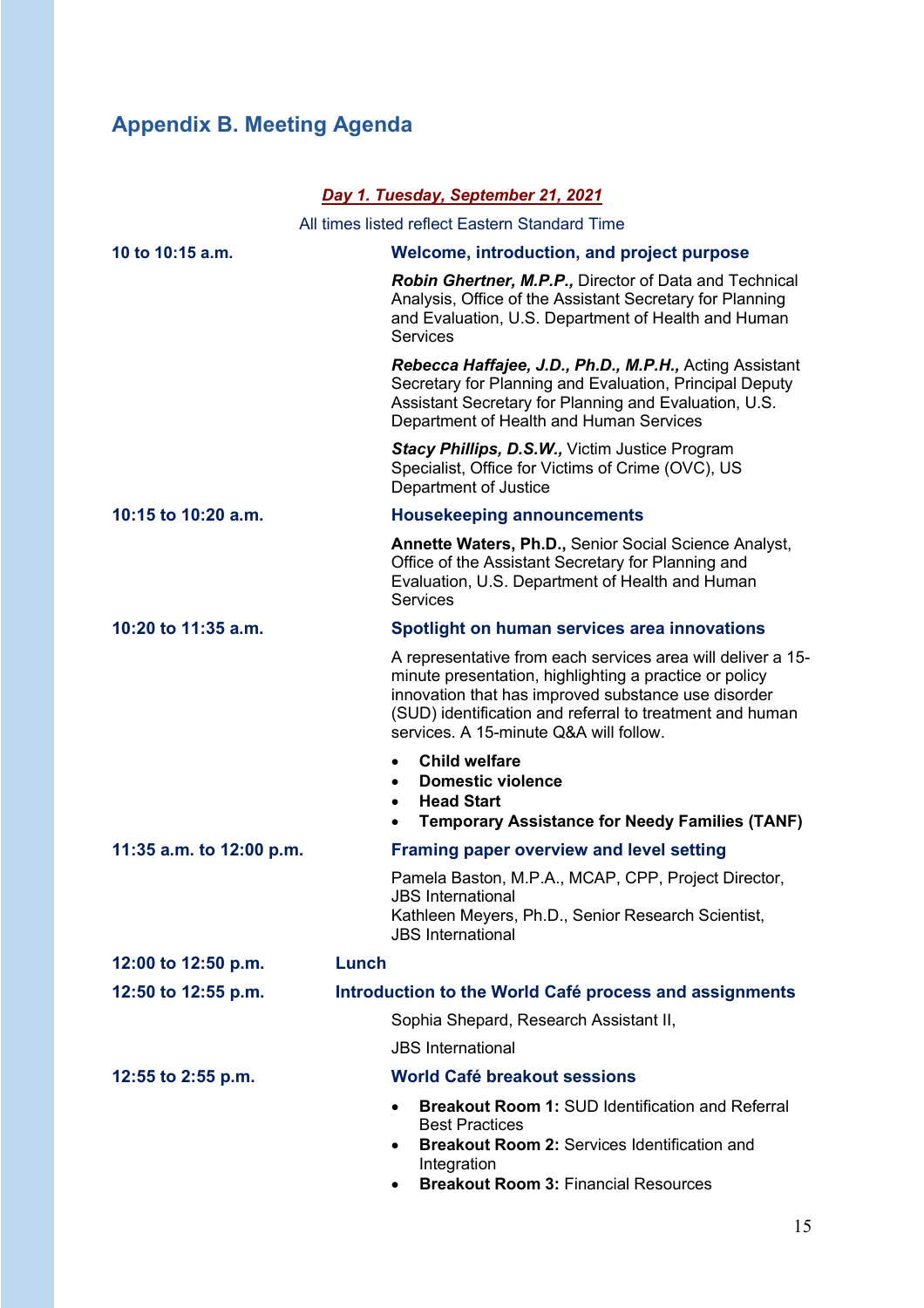|                                      | <b>Breakout Room 4: Policy and Policy Adaptations</b><br>$\bullet$                                                                                                                                                                                                                                                                                                                        |  |  |  |
|--------------------------------------|-------------------------------------------------------------------------------------------------------------------------------------------------------------------------------------------------------------------------------------------------------------------------------------------------------------------------------------------------------------------------------------------|--|--|--|
|                                      | Facilitators will cycle through each breakout room,<br>composed of five to six people representing their<br>service area. Facilitators are experts in the topic areas<br>and will provide a list of core questions on each<br>breakout topic to ensure that the group addresses the<br>important issues under discussion. After each round,<br>there will be a five-minute comfort break. |  |  |  |
| 2:55 to 3:55 p.m.                    | Preparation of World Café breakout session reports                                                                                                                                                                                                                                                                                                                                        |  |  |  |
|                                      | Designated human services area facilitators and<br>participants will synthesize information across the<br>breakout groups for presentation to the entire group.                                                                                                                                                                                                                           |  |  |  |
| 3:55 to 4:00 p.m.                    | Day 1 wrap-up, Day 2 preparation                                                                                                                                                                                                                                                                                                                                                          |  |  |  |
|                                      | Pamela Baston, M.P.A., MCAP, CPP, Project Director,<br><b>JBS</b> International                                                                                                                                                                                                                                                                                                           |  |  |  |
| Day 2. Wednesday, September 22, 2021 |                                                                                                                                                                                                                                                                                                                                                                                           |  |  |  |
| 10 to 10:15 a.m.                     | Welcome, Day 1 recap, and Day 2 goal<br>Robin Ghertner, M.P.P., Director of Data and Technical<br>Analysis, Office of the Assistant Secretary for Planning<br>and Evaluation, U.S. Department of Health and Human<br><b>Services</b>                                                                                                                                                      |  |  |  |
|                                      | Jennifer Cannistra, M.S., J.D., Deputy Assistant Secretary<br>for Policy, Administration for Children and Families, U.S.<br>Department of Health and Human Services                                                                                                                                                                                                                       |  |  |  |
|                                      | Miranda Lynch-Smith, M.S., Deputy Assistant Secretary<br>for Human Services Policy, Office of the Assistant<br>Secretary for Planning and Evaluation, U.S. Department<br>of Health and Human Services                                                                                                                                                                                     |  |  |  |
| 10:15 to 11:15 a.m.                  | World Café breakout session reports and<br>syntheses                                                                                                                                                                                                                                                                                                                                      |  |  |  |
|                                      | Each human services area will present a 15-minute<br>report.                                                                                                                                                                                                                                                                                                                              |  |  |  |
| 11:15 to 11:35 a.m.                  | <b>SUD system response</b>                                                                                                                                                                                                                                                                                                                                                                |  |  |  |
|                                      | SUD system representatives will respond to the World<br>Café breakout session reports.                                                                                                                                                                                                                                                                                                    |  |  |  |
| 11:35 to 11:45 a.m.                  | Q&A                                                                                                                                                                                                                                                                                                                                                                                       |  |  |  |
|                                      | Kimberly Walsh, L.S.W., M.P.A., JBS OVC Project<br>Director, JBS International                                                                                                                                                                                                                                                                                                            |  |  |  |
| 11:45 a.m. to 12:30 p.m.             | Lunch                                                                                                                                                                                                                                                                                                                                                                                     |  |  |  |
| 12:30 to 1:30 p.m.                   | Human services program breakout sessions:<br>Emerging policies, current recommendations, and<br>next steps for developing practice and policy<br><b>improvements</b>                                                                                                                                                                                                                      |  |  |  |
|                                      | <b>Child welfare</b><br><b>Domestic violence</b><br><b>Head Start</b><br><b>TANF</b>                                                                                                                                                                                                                                                                                                      |  |  |  |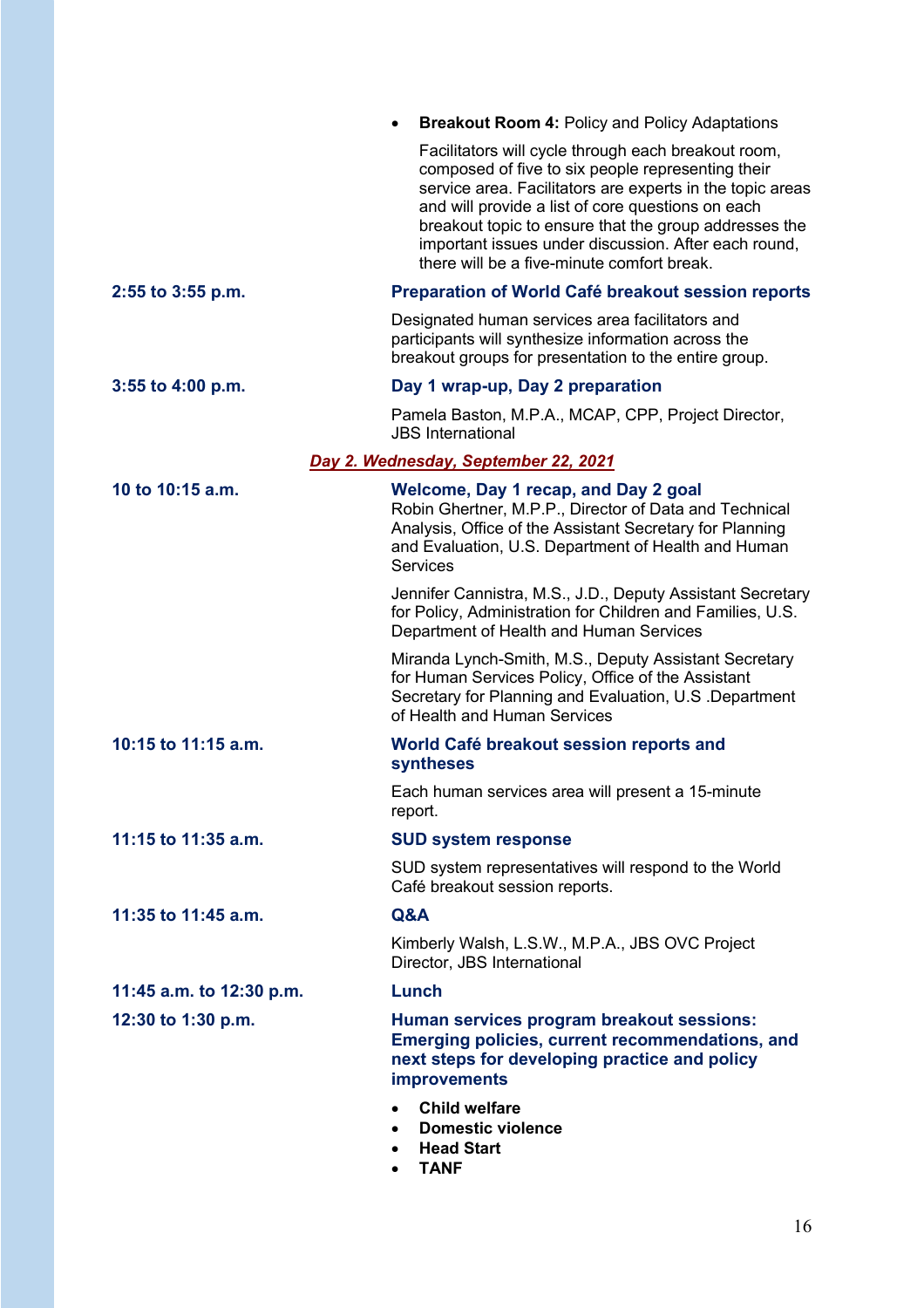|                   | Each services area will address ways to improve SUD<br>identification and referral to treatment and human services<br>within their system of care.                                                                                                    |
|-------------------|-------------------------------------------------------------------------------------------------------------------------------------------------------------------------------------------------------------------------------------------------------|
| 1:30 to 2:00 p.m. | Preparation of human services program reports                                                                                                                                                                                                         |
|                   | Breakout groups will synthesize information for<br>presentation to the entire group.                                                                                                                                                                  |
| 2:00 to 2:15 p.m. | <b>Comfort break</b>                                                                                                                                                                                                                                  |
| 2:15 to 3:15 p.m. | Human services program reports and synthesis                                                                                                                                                                                                          |
|                   | Each human services area will present a 15-minute<br>report.                                                                                                                                                                                          |
| 3:15 to 3:45 p.m. | Q&A, wrap-up, and next steps                                                                                                                                                                                                                          |
|                   | Kathleen Meyers, Ph.D., Senior Research Scientist,                                                                                                                                                                                                    |
|                   | <b>JBS</b> International                                                                                                                                                                                                                              |
| 3:45 to 4:00 p.m. | <b>Closing</b>                                                                                                                                                                                                                                        |
|                   | Elaine Voces Stedt, M.S.W., Director of the Office on<br>Child Abuse and Neglect, Children's Bureau,<br>Administration on Children, Youth, and Families,<br>Administration for Children and Families, U.S. Department<br>of Health and Human Services |
|                   | Robin Ghertner, M.P.P., Director of Data and Technical<br>Analysis, Office of the Assistant Secretary for Planning<br>and valuation, U.S. Department of Health and Human<br>Services                                                                  |